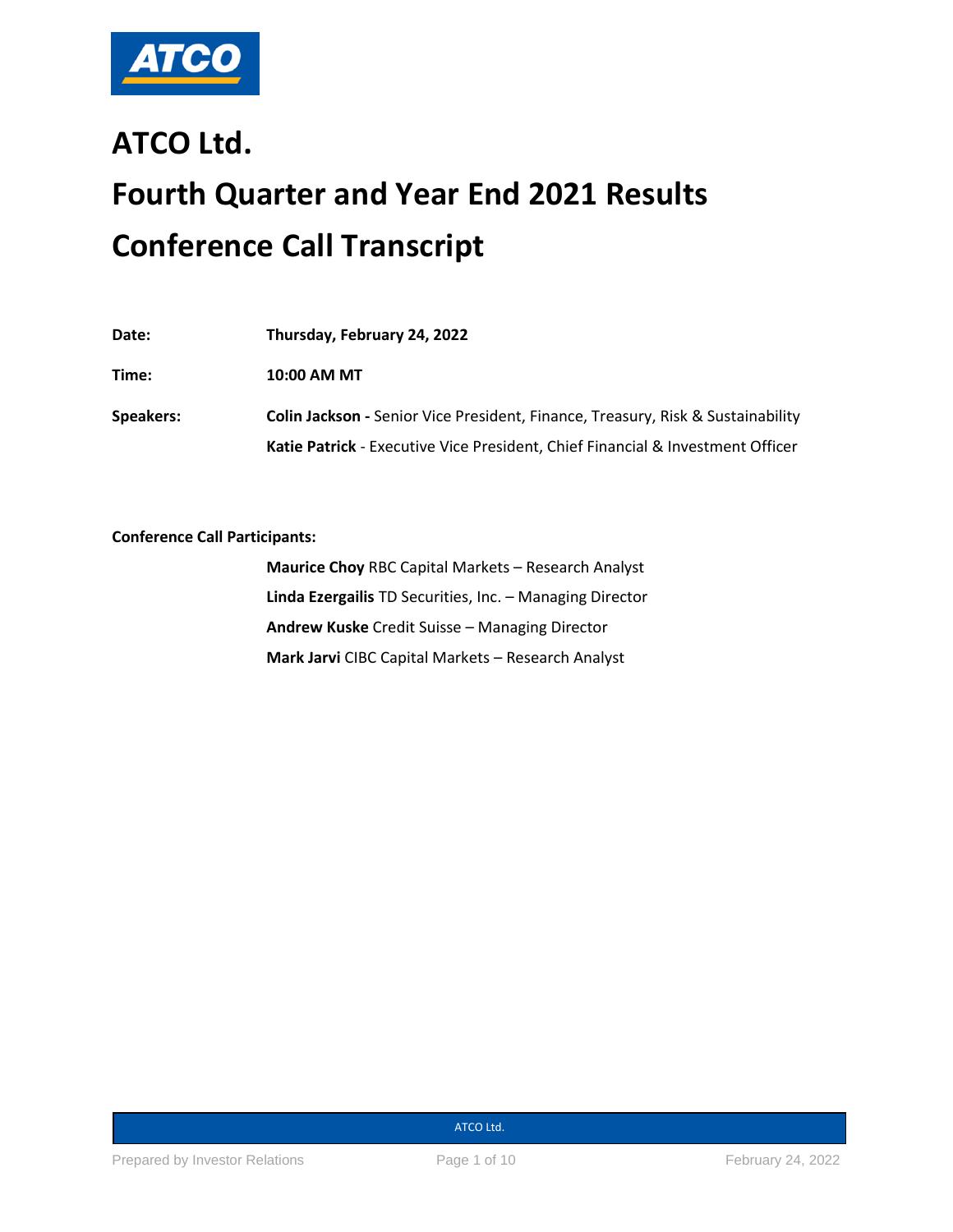

## **Operator:**

Thank you for standing by. This is the conference operator. Welcome to the ATCO, Ltd. Fourth Quarter and Year End 2021 Results Conference Call and Webcast. As a reminder, all participants are in listenonly mode and the conference is being recorded.

After the presentation, there will be an opportunity to ask questions. To join the question queue, you may press star, then one, on your telephone keypad. Should you need assistance during the conference call, you may signal an operator by pressing star and zero.

I would now like to turn the conference over to Mr. Colin Jackson, Senior Vice President, Finance, Treasury, Risk and Sustainability. Please go ahead, Mr. Jackson.

## **Colin Jackson:**

Thank you. Good morning, everyone. We're pleased you could join us for ATCO's Fourth Quarter 2021 Conference Call.

With me today is Executive Vice President and Chief Financial and Investment Officer Katie Patrick. Katie will begin today with some opening comments on recent Company developments and our financial results. Following these prepared remarks, we will take questions from the investment community.

Please note that a replay of the conference call and a transcript will be available on our website at ATCO.com and can be found in the Investor's section under the heading Events and Presentations.

I'd like to remind you all that our remarks today will include forward-looking statements that are subject to important risks and uncertainties. For more information on these risks and uncertainties, please see the reports filed by ATCO with the Canadian securities regulators.

Finally, I'd like to point out that during this presentation we may refer to certain non-GAAP or segment measures such as adjusted earnings, adjusted earnings per share, and capital investment. These measures do not have any standardized meaning under IFRS, and as a result, they may not be comparable to similar measures presented in other entities.

Now, I'll turn the call over to Katie for her opening remarks.

## **Katie Patrick:**

Thanks, Colin, and good morning, everyone. Thank you all very much for joining us today for our Fourth Quarter 2021 Conference Call.

As it has been a few years since we have hosted a quarterly conference call for ATCO, I'd like to provide a quick overview of ATCO's strategy and also introduce myself and the role that I hold at ATCO. Specifically, I think it would be helpful for the audience here to touch on ATCO's core strategy and how this differs from the strategy of our largest investment, Canadian Utilities, Ltd. Just for clarity, when I'm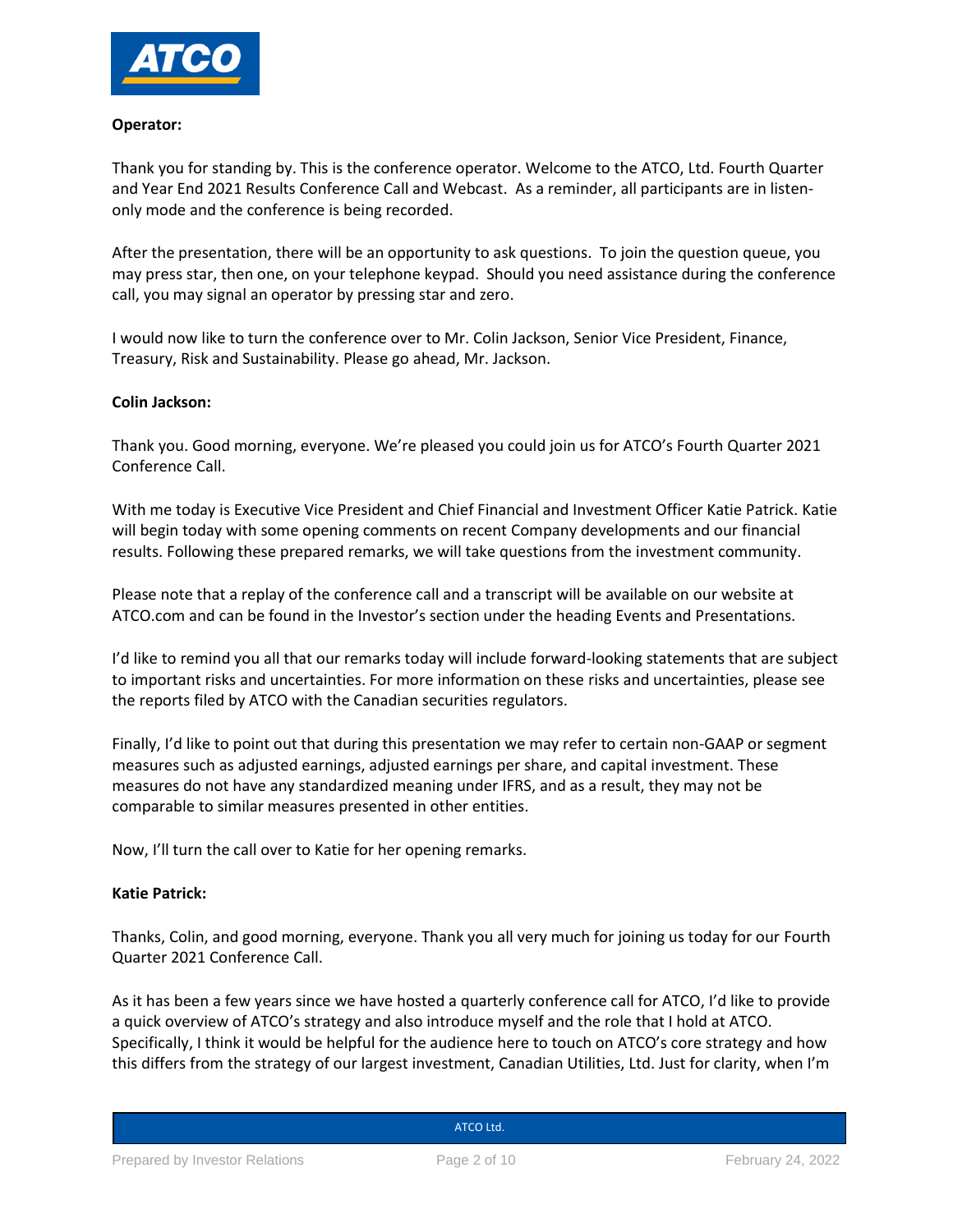

talking about Canadian Utilities, I'll often refer to it as CU.

ATCO is a globally diversified holding company with a multigenerational investment horizon and a focus on investments in the essential services space. More specifically, we target investments across six essential service categories: energy, shelter, real estate, water, agriculture, and logistics and transportation. The maturity and scale of our investments in each of these categories varies, with energy, shelter, and transportation and logistics being the most advanced, and water, agriculture, and real estate being longer term strategies for us. Collectively, investments across these categories provide economic resilience and stability through business cycles and allow us to demonstrate our corporate values in the market.

Investments in these categories are also well in line with our core capabilities and provide a pathway to the returns and growth profiles that we demand from our investments. While we continue to explore new investments in support of this strategy, it's worth talking through the current composition of our portfolio and how these investments are aligned with this strategy. Currently, ATCO's core investments include a controlling interest in CU, a 40% interest in Neltume Ports, and a 100% interest in ATCO Structures & Logistics. These investments provide our portfolio with direct exposure to the energy, shelter, real estate, and transportation and logistics segments. Basically, these investments also place our business adjacent to activity and key players in other segments of our strategy where we see further growth opportunities.

As most here are aware, our largest investment is our controlling interest in CU. This investment serves as our portfolio's primary energy investment vehicle and provides exposure to the Alberta, Australia and Puerto Rican utilities, along with energy transition investments in the renewable generation, clean fuels, and energy storage segments. This investment provides a stream of stable and reliable earnings and cash flow for ATCO, which supports new investment at the ATCO level and the funding of our dividends.

With that overview, I wanted to quickly touch on the joint role I hold as ATCO's Executive Vice President and Chief Financial and Investment Officer. This role is a nod to the diversified holding company strategy of ATCO. In this role, I have traditional financial oversight responsibilities, but I also oversee ATCO's portfolio composition and help drive its growth strategy.

Moving on to the 2021 year, I wanted to touch briefly on a few of our recent achievements. 2021 was a busy year and our business delivered year-over-year earnings growth, despite lingering market pressure related to the COVID-19 pandemic; completed work across our businesses, which spanned multiple years and allowed for the issuance of formal ESG targets in January of this year; participated in the competitive bidding process for the Government of Canada's North Warning System operations and maintenance contract; secured key Australian contracts in our ATCO Structures business for the construction of workforce housing; and saw our CU investment make significant strides in both energy transition strategy and delivery of electricity transmission and distribution services for the people of Puerto Rico through its LUMA Energy business, which Brian spoke more fully about during the CU call.

We're truly proud of these results and of our people who live the values of our Company to deliver service excellence across the portfolio in 2021.

Taking this discussion back to our financial performance, and as alluded to previously, 2021 was a great year for ATCO. We achieved adjusted earnings of \$382 million, or \$3.35 per share, for 2021. This is

**Canadian Utilities Limited Street**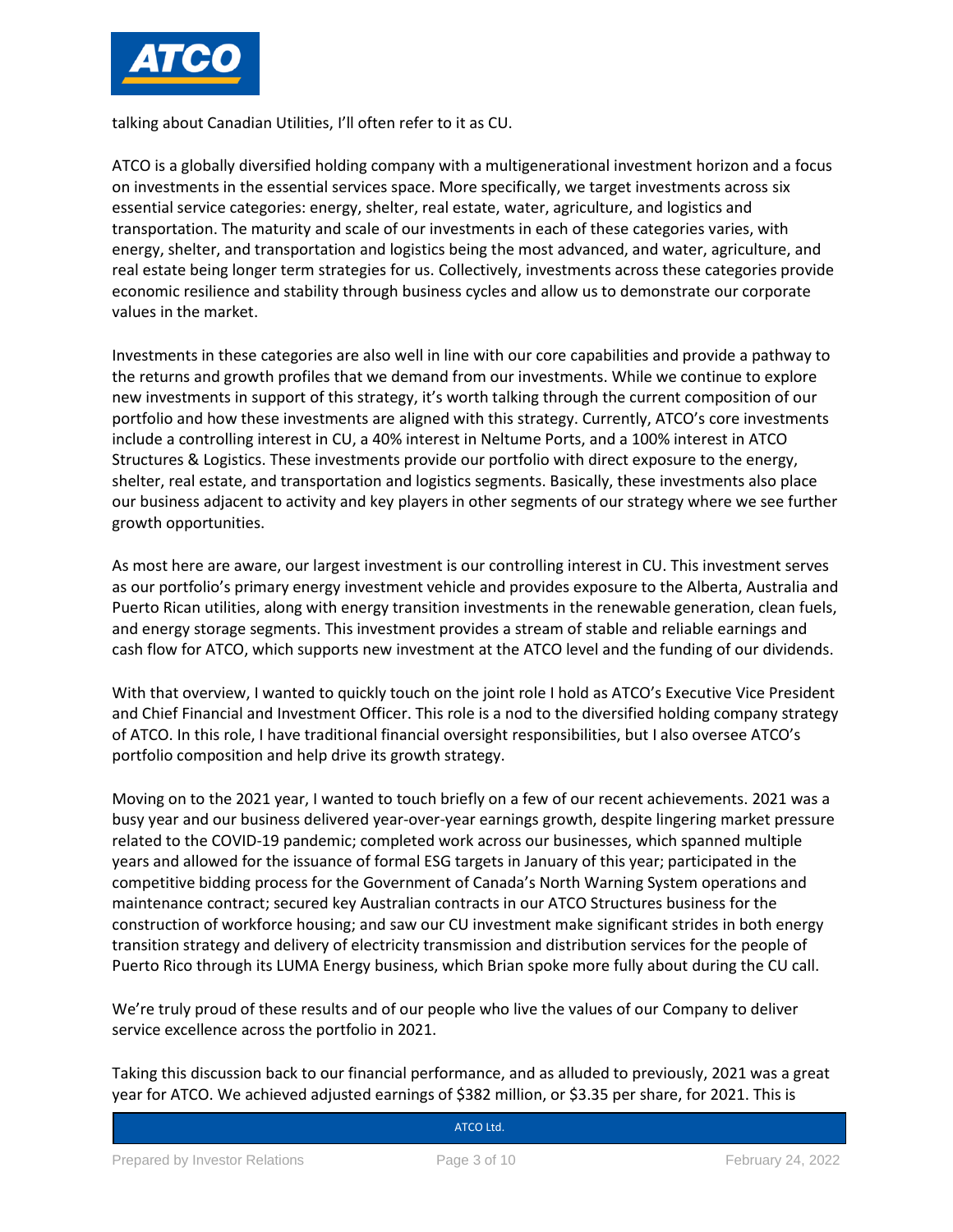

\$30 million and \$0.27 per share higher than 2020. This growth in year-over-year earnings was primarily driven by our CU investment, though many of our other businesses had significant project wins, and we made continued progress in our strategic diversification within the Structures business.

CU saw its own adjusted earnings grow \$51 million, from \$535 million in 2020 to \$586 million in 2021. At the ATCO level, this translated to year-over-year earnings growth from our investment in CU of \$30 million. The strong performance from CU was primarily driven by its LUMA Energy business and continued strong performance from its ATCO Gas Australia business, which benefitted from favourable inflation trends and low dynamics through 2021. I know Brian spoke in detail about LUMA's operations during CU's conference call earlier, but I would encourage anyone who isn't familiar with LUMA to take a look at both disclosures within our CU financial statement and MD&A, and also look at the LUMA Energy website for a better sense of the great work that the team in Puerto Rico is doing.

Moving on to our Structures & Logistics business, which comprises both ATCO Structures and ATCO Frontec. The team had a number of project successes in 2021. In the fourth quarter of 2021, ATCO Structures was awarded a contract for the construction of a workforce housing facility in Karratha, Australia. This project, with long-term partner Bechtel, will provide accommodations for 2,500 workers involved in the Pluto Train 2 LNG expansion. This brownfield expansion will see the construction of a second natural gas processing train, significantly increasing the capacity for this facility. While the business has done a great job of backfilling project earnings with more diversified and stable fleet and train sales earnings, major projects will continue to provide a strong supplement to the segment's earnings. The advancement of this project signals the restarting of major projects that were largely postponed due to the COVID-19 pandemic and suggests strengthening economic activity levels.

On the Frontec side of the business, the team actively participated in the Government of Canada's North Warning System RFP process through 2021. I'm happy to report that these efforts, executed through our Nasittuq joint venture with the Pan Arctic Inuit Logistics Corporation, was successful and we were awarded a seven-year contract to operate and maintain the North Warning System, beginning in April of 2022. The seven-year contract, which is valued at \$592 million, includes four two-year extension options and represents an incredible opportunity for Frontec to demonstrate their technical expertise, both in the northern territory and as a trusted contractor to the Government of Canada. This contract also reinforces our commitment to Inuit and First Nations within Canada and demonstrates the importance we place on truth, reconciliation, and the creation of economic opportunities. This portfolio-wide commitment was a driving factor in our inclusion of an Indigenous economic benefits target within our recently announced ESG targets, and this project is a key steppingstone in advancing this objective.

Next, I'd like to touch on our Neltume Ports investment, which overall continues to provide a solid base of earnings to ATCO amid the challenging economic environment. Neltume had an active fourth quarter that saw the business acquire a 70% interest in Tidal Transport & Trading USA. It provided a full-scale marine operation services in the United States. This acquisition fits well within Neltume's overall strategy and highlights our desire to further strengthen our presence in the US. Significant dry powder remains in the Neltume business to support new investment and drive growth. While the pandemic slowed our deployment of capital in the business, we're optimistic about the investment opportunities we're seeing already for 2022 as global trade and economic activity continues to improve.

Overall, ATCO had a great 2021 that saw us deliver strong year-over-year earnings growth while also advancing numerous aspects of our corporate strategy, including the issuance of ESG targets. Our team

**Canadian Utilities Limited Street**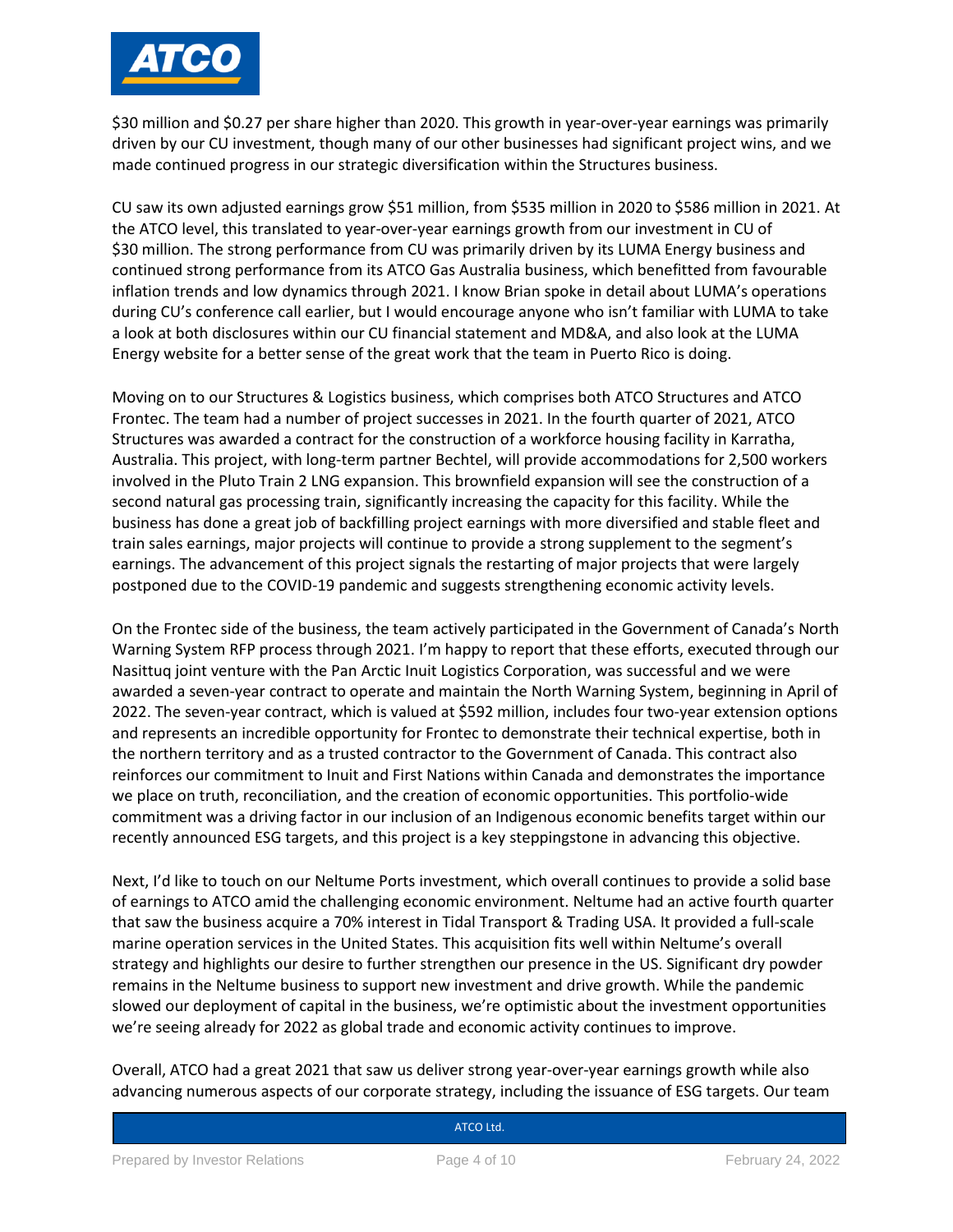

has done a great deal of work, not only to weather the COVID-19 pandemic but to drive performance despite these factors and to prepare each of our businesses for growth as economic conditions improve. We are well positioned heading into 2022 and I'm excited to leverage the work we've done to date as we continue advancing our portfolio strategy at ATCO.

That concludes my prepared remarks and I will now turn the call back to Colin.

## **Colin Jackson:**

Thank you, Katie.

In the interest of time, we ask that you limit yourself to two questions. If you have additional questions, you are welcome to rejoin the queue.

I will now turn it over to Claudia, the conference coordinator, for your questions.

## **Operator:**

Thank you. To join the question queue you may press star, then one on your telephone keypad. You will hear a tone acknowledging your request. If you are using a speakerphone, please pick up your handset before pressing any keys. To withdraw your question, please press star, then two. Webcast participants are welcome to click on the 'Submit Question' tab near the top of the webcast frame and type their question. The Investor Relations team will follow-up with you by email after the call. Once again, anyone on the conference call who wishes to ask a question may press star and one at this time.

Our first question is from Maurice Choy with RBC Capital Markets. Please go ahead.

## **Maurice Choy:**

Thank you and good morning.

My first question is on the Structures & Logistics segment. Obviously, ATCO has had another year where earnings were above \$50 million, a far cry from the single-digit earnings results in 2017. I recognize that contract earnings can be lumpy, but would you say that the business has reached a point where earnings are now sustainable at these levels? And if not, what portion do you think is a reliable run rate, particularly when you think about the rental business, or maybe your Frontec business, where the terms tend to be a little bit longer?

## **Katie Patrick:**

Yes, hi, Maurice, and thanks very much for that question.

I think, you know, in short, the answer is I think we have reached that point where there's a relatively stable trajectory underlying our Structures business. As we know, we had a large contribution in 2020 from LNG Canada, and in 2021 we more than overcame that through the base business growth. I think that, yes, you know, that's been the focus to try and get some stability behind that earnings and have a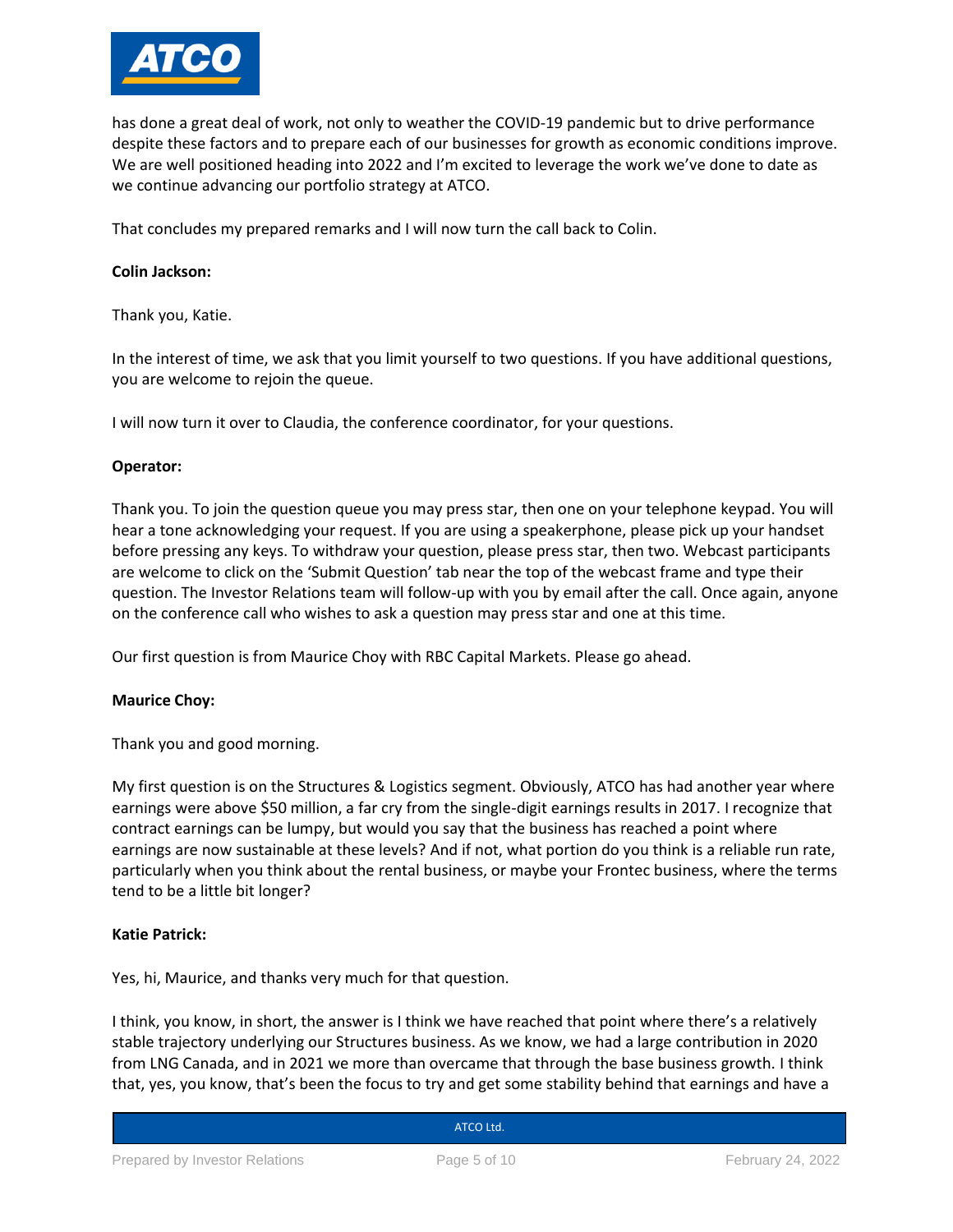

predictable go-forward base business. That will be supplemented, though, just to be clear, from some of those large projects from time to time, such as the Pluto project that I mentioned. So I think, yes, in short, you know, I think we have reached a point of having a relatively stable base business and we'll continue to grow that through additional fleet within Structures.

## **Maurice Choy:**

Great, and my second question relates to Neltume Ports. Globally, there obviously has been supply chain issues, and some ports have seen record-setting volumes. I recognize that Neltume Ports has a wide range of ports with different contracts, volumes, products, and the diversity here should generally mean predictable results. That said, under what market conditions would we see this business do greater than, say, the \$3 million to \$4 million per quarter run rate?

## **Katie Patrick:**

Yes, that's a great question. I think that, you know, it is a very diversified portfolio, which is great, because it gives us that stability of earnings that we have seen since making our investment. It's exposed to a number of different industry factors, geographies, economic cycles. But as you say, what would drive higher returns for that? There's a few things that I can quickly say.

Certainly, it still remains, it's predominantly based in Chile, which has strong exposure to the commodity cycles. Upswings in commodities would certainly help drive higher earnings. But the number one thing that we're going to see drive growth from within Neltume is the deployment of that capital that we provided as part of our equity investment. There's a healthy pipeline, and I think we should be seeing some of the efforts they have come to fruition shortly to help bolster and grow that earnings that we see come from the Neltume investment.

## **Maurice Choy:**

This is a quick follow-up. How do you compare the returns that Neltume Ports sees for these capital deployment opportunities versus say the types of opportunities that ATCO as a whole has right now?

## **Katie Patrick:**

Yes, I mean, I think, you know, our internal lingo we call Neltume one of our beta investments, which is that it's got a very good stability of earnings and cash flows coming from it. The returns are comparable to other, call it, infrastructure-type investments. You know, we also are seeking to add some faster earnings growth, and some of the energy transition projects would fall into that category. But I think the returns are relatively comparable to, say, our investment overall in the utility segment. It's, you know, obviously got some benefit from being exposed to potentially some higher growth geographies. So you know, should though start to grow faster, then we could see some better returns from the Neltume investment.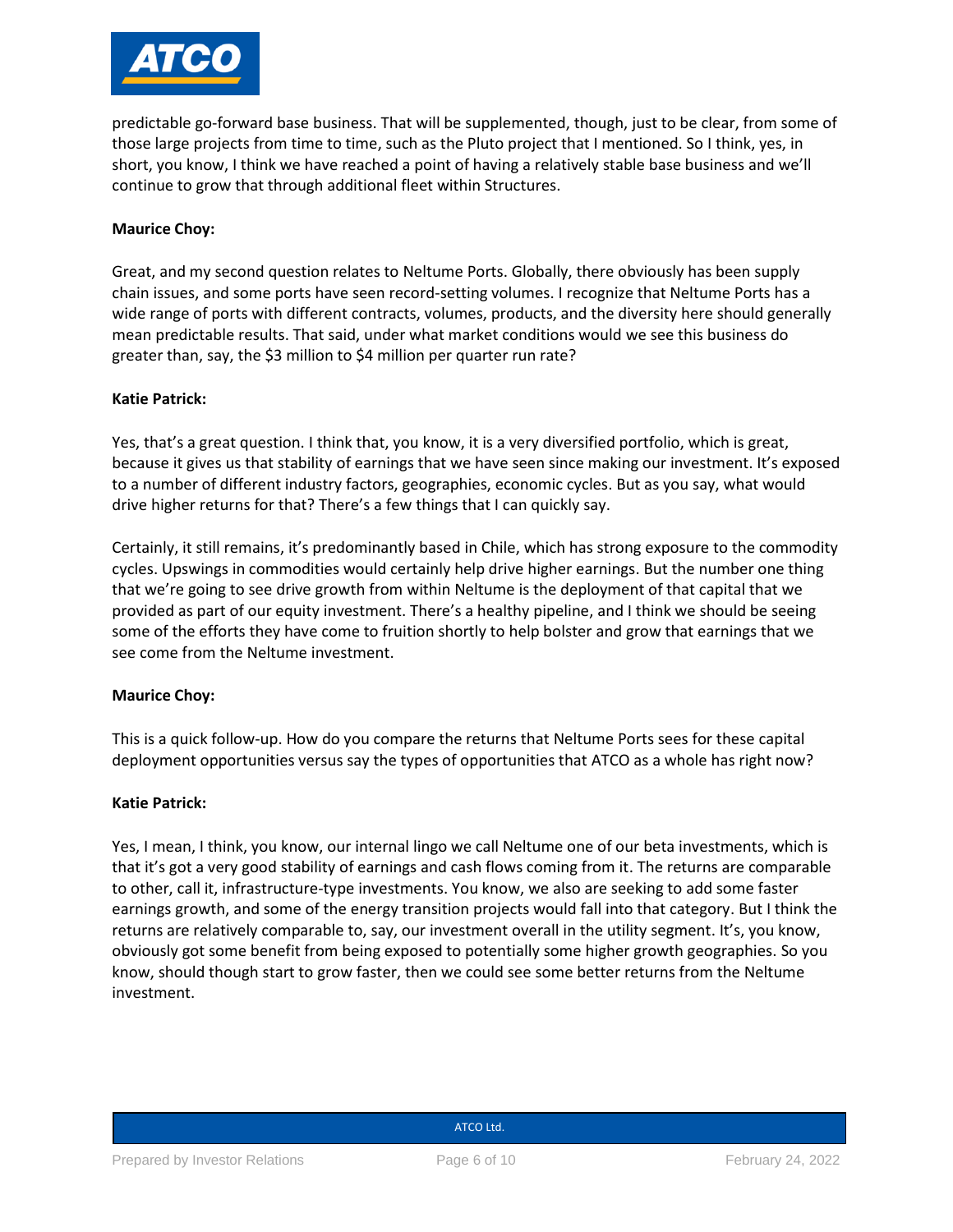

## **Maurice Choy:**

Great. Thank you very much for the response and thank you for holding this call.

# **Katie Patrick:**

Thanks, Maurice.

# **Operator:**

Our next question is from Linda Ezergailis with TD Securities. Please go ahead.

## **Linda Ezergailis:**

Thank you. I have a question about your Structures & Logistics approach to managing and mitigating risk. There was an unfortunate incident at another work camp, the Coastal GasLink site last week. I'm just wondering whether you view that as somewhat of a unique circumstance, or do you see that as potentially a datapoint suggesting that there might be more risk in terms of work, remote work locations? How might that effect your business way, and might that reflect—be reflected in maybe more resilient structure design or operations? Can you comment on what changes, if any, might be coming and what sort of cost might be associated with that?

## **Katie Patrick:**

Yes, thanks for that. That was, you know, a very unfortunate incident that no one in Western Canada is super happy about. I think at ATCO, safety of our employees and our contractors and the people on our site is absolutely our number one priority. That is always in the forefront of our mind. We are, you know, we have a 75-year history, probably, of working in remote locations and dealing with the challenges that are faced there. I think it's a very unfortunate incident, and we will obviously continue to, you know, monitor our security protocols in any of the remote areas that we work. I think we have very good experience, as I said, in dealing with that and we will continue to prioritize the safety.

In terms of any specific modifications to the structures or our materials, I don't think there's anything necessarily there on the table at the moment. It's always going to be difficult when someone is trying in that specific situation like that to try and necessarily 100% protect your assets. The people are the most important part.

# **Linda Ezergailis:**

Yes, agreed. Maybe moving back to Neltume. There have been some geopolitical developments and potential implications for a trade of goods globally. Obviously, that is influencing how you approach where you invest, and I think your South American focus serves you well in that regard. But I'm just wondering how that might influence the activity, your businesses that you have right now, and how you approach what sort of investments you make not just in South America but in the US, I guess, and potentially elsewhere over time in terms of goods flow of trade globally?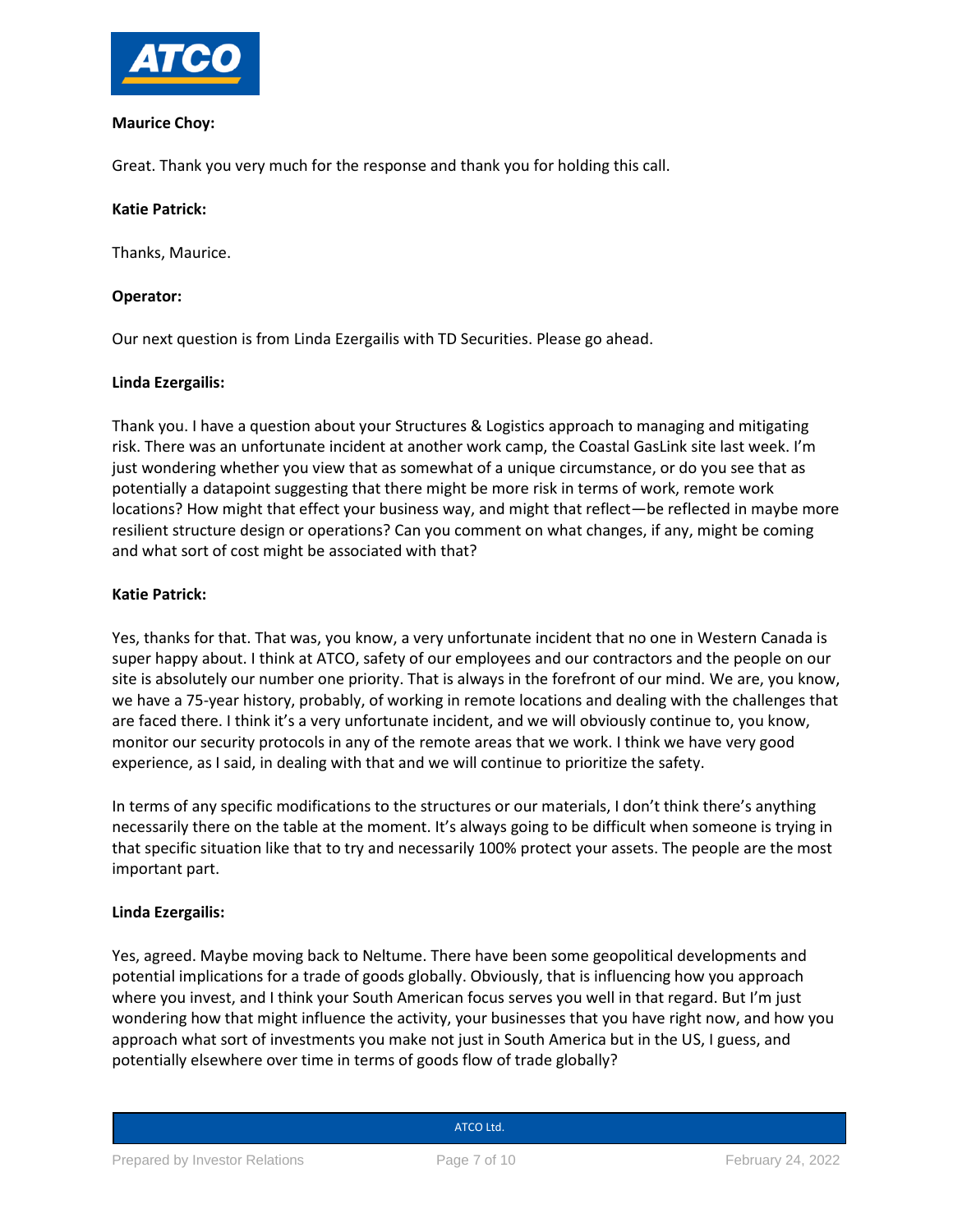

## **Katie Patrick:**

Yes, I mean, I think we're all adjusting to the overnight news and what's that's going to mean for the world as a whole in terms of go-forward. Generally speaking, ATCO we are—the majority of our assets, as you know, are in very well developed and stable countries where we see the risk to be relatively low. That being said, we do have the Neltume Ports investment; but even then, you know, Chile is one of the leaders of South America in terms of its long-term stability.

I think we're very mindful of the current geopolitical environment and continue to focus on our core geographies, being Canada and Australia, and United States is well as one of our growth areas. But I don't—I think at the moment, you know, we don't have any plans for new endeavours in new geographies beyond what we've already talked about. Obviously, like the whole world, we're going to have to watch and monitor what the implications of the current geopolitical issues in Russia and Ukraine are for our business.

## **Linda Ezergailis:**

Thank you.

## **Operator:**

Our next question is from Andrew Kuske with Credit Suisse. Please go ahead.

## **Andrew Kuske:**

Thanks. Good morning. I guess, the question, related to Katie, on the commodity cycle and how we think about that in relation to the Structures business. Historically, it's been beneficial when we see more robust market prices on a series of commodities for future development projects in that Structures business. But you also get this dynamic where some smaller, regional competitors that come on into that space, most of which ends badly for the competition, but, I guess, just where do you think we are at this point in the cycle, in particular in the Structures business?

## **Katie Patrick:**

Yes, I mean, I think we have a very healthy pipeline of potential opportunities. You know, the rebound in the commodities, particularly in Western Canada and the more recent rebound though, I think, you know, people are still reluctant to invest significant capital into the commodities, or increasing the capacity of the commodities, as we know. I don't, you know, from a large project perspective, I don't expect there to be an absolute flurry of opportunities there. Really, the size of our pipeline growing is a lot—can be a lot attributed to our strategy to diversify into, you know, smaller workforce housing projects, as well as our base business in space rentals.

I think, you know, we may see, and we are seeing, obviously, a bit of a spike in the commodity cycle right here, but I don't think that necessarily will be, you know, we won't see the same capital investments that we may have seen, and it won't necessarily translate into a huge number of massive

| ATCO Ltd. |  |
|-----------|--|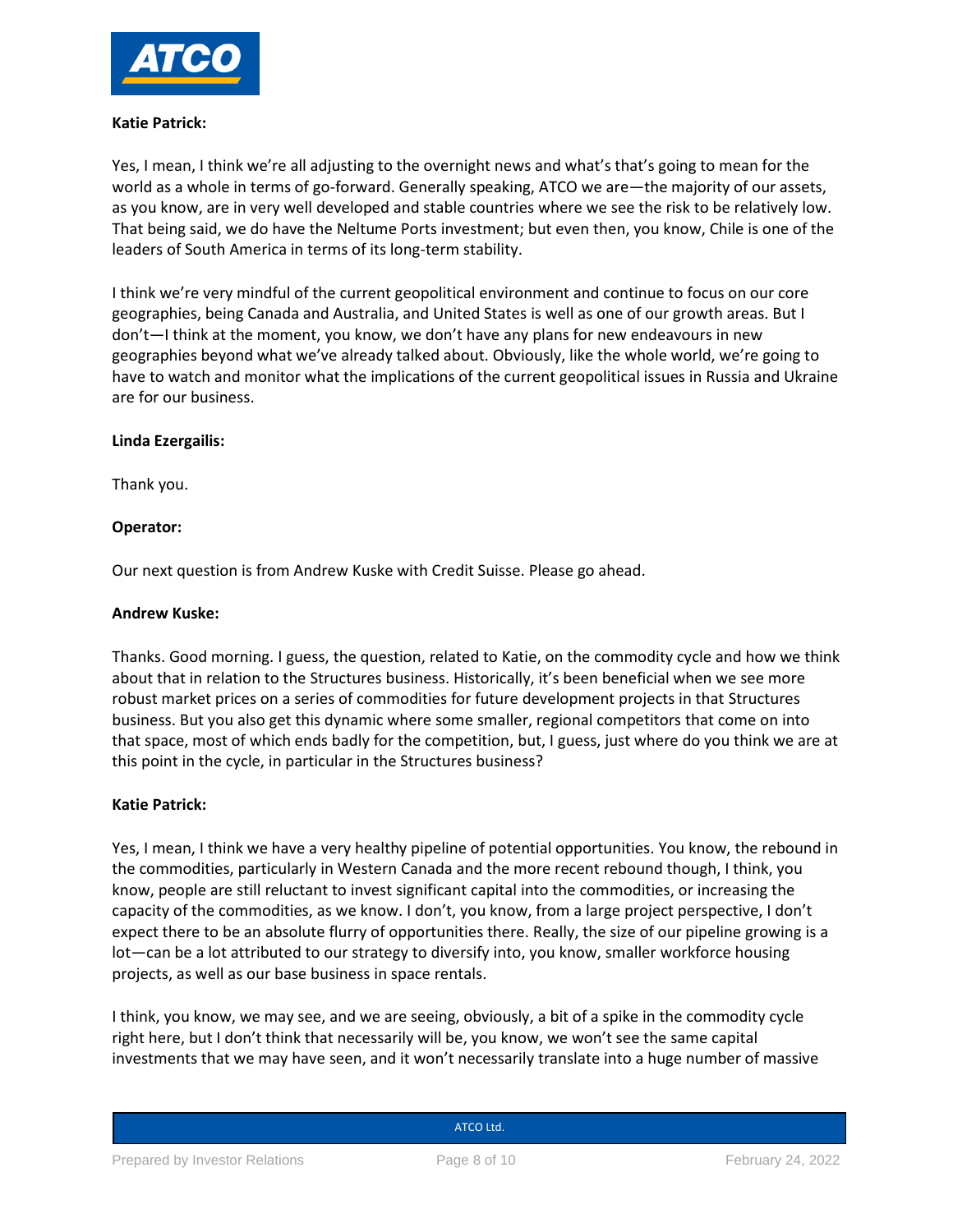

projects for Structures. But there's still a solid pipeline behind them right now.

## **Andrew Kuske:**

Okay, that's helpful colour and context. Then related, albeit slightly different, when you think about just the permanent structures, in particular for affordable housing, how big is that market opportunity that you can see deploying capital into, maybe expanding that business into something that's more meaningful in the future?

## **Katie Patrick:**

Yes, that's, you know, a bit of a niche business within that we've been focusing on within Structures. I certainly, you know, it's a great skill to have and we continue to look for opportunities for the permanent modular construction. But it does represent at the moment a relatively small portion of the overall Structures business. I think it will grow, you know, grow incrementally. I don't think you'll see, a significant, huge jump in growth in that, but there continues to be a push for looking for new opportunities within that business.

## **Andrew Kuske:**

Thank you.

## **Operator:**

Our next question is from Mark Jarvi with CIBC Capital Markets. Please go ahead.

## **Mark Jarvi:**

Thanks. Just going back to Structures & Logistics, particularly the Q4 results, topline revenue was pretty good, but sort of EBITDA ran a little lower. Is there anything in particular, the contract mix, thinking about how close sort of the subsequent quarters in terms of margin profile?

## **Katie Patrick:**

Yes, no. I think there's a few things that were going on in Q4. The biggest thing is that Q4 2020 we still had some of the impacts of LNG Canada. Even though overall the margin profile this year was better, it's hard to make up for the volumes that we had there. We have some, we have projects that, you know, had a little bit more difficulty with as well that may have contributed to a little bit lower on the earnings side of the equation. But I think, you know, going forward the big thing is trying to exclude the impact of LNG Canada in Q4 2020 on a year-over-year basis to try and get a normalized view of earnings.

## **Mark Jarvi:**

When you mention the word difficulties, is that on cost, on like equipment side? Is it labour, and is it anything you're seeing to carry through into this year at this point?